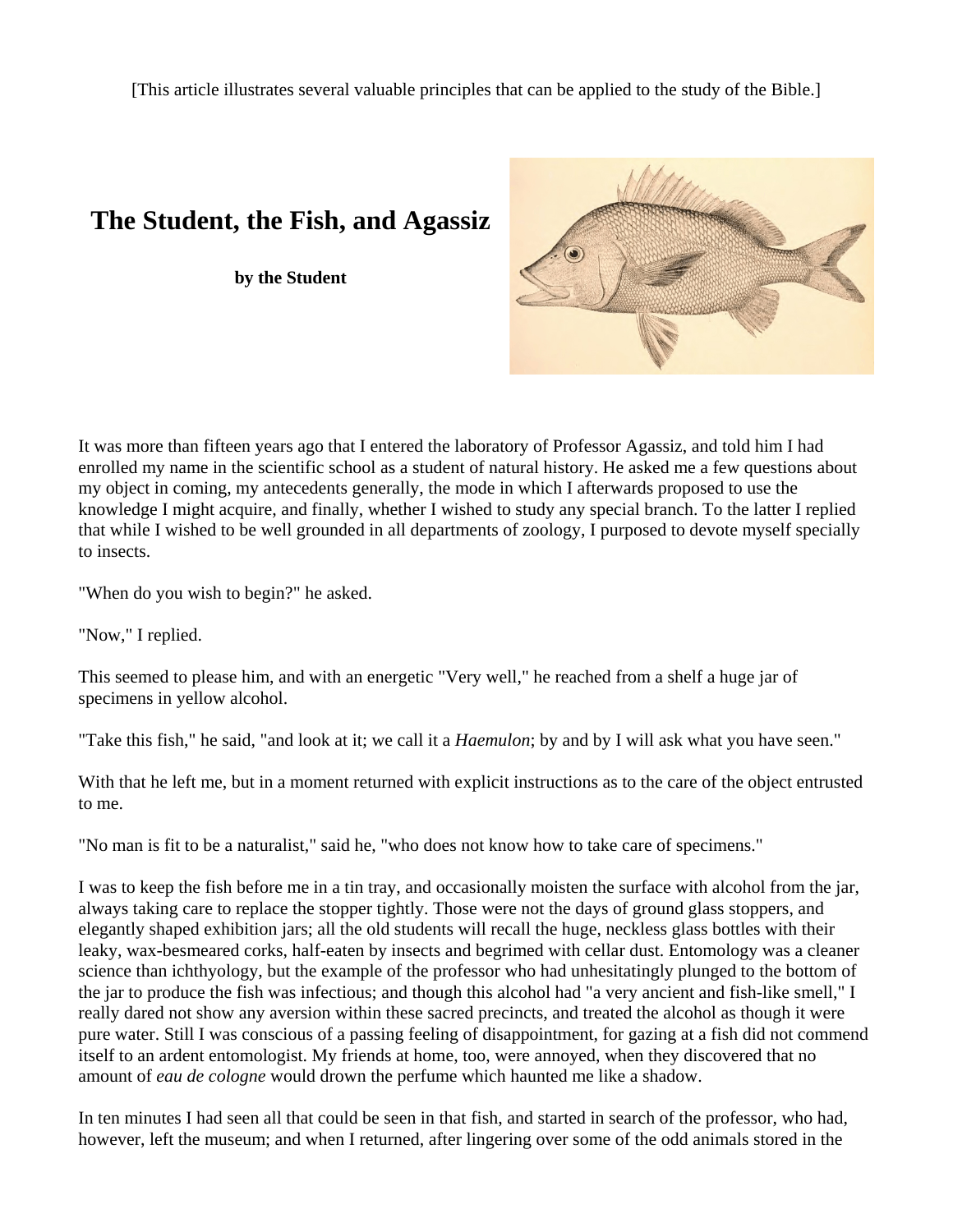upper apartment, my specimen was dry all over. I dashed the fluid over the fish as if to resuscitate it from a fainting-fit, and looked with anxiety for a return of a normal, sloppy appearance. This little excitement over, nothing was to be done but return to a steadfast gaze at my mute companion. Half an hour passed, an hour, another hour; the fish began to look loathsome. I turned it over and around; looked it in the face -- ghastly; from behind, beneath, above, sideways, at a three-quarters view -- just as ghastly. I was in despair; at an early hour, I concluded that lunch was necessary; so with infinite relief, the fish was carefully replaced in the jar, and for an hour I was free.

On my return, I learned that Professor Agassiz had been at the museum, but had gone and would not return for several hours. My fellow students were too busy to be disturbed by continued conversation. Slowly I drew forth that hideous fish, and with a feeling of desperation again looked at it. I might not use a magnifying glass; instruments of all kinds were interdicted. My two hands, my two eyes, and the fish; it seemed a most limited field. I pushed my fingers down its throat to see how sharp its teeth were. I began to count the scales in the different rows until I was convinced that that was nonsense. At last a happy thought struck me -- I would draw the fish; and now with surprise I began to discover new features in the creature. Just then the professor returned.

"That is right," said he, "a pencil is one of the best eyes. I am glad to notice, too, that you keep your specimen wet and your bottle corked."

With these encouraging words he added --

"Well, what is it like?"

He listened attentively to my brief rehearsal of the structure of parts whose names were still unknown to me; the fringed gill-arches and movable operculum; the pores of the head, fleshly lips, and lidless eyes; the lateral line, the spinous fin, and forked tail; the compressed and arched body. When I had finished, he waited as if expecting more, and then, with an air of disappointment:

"You have not looked very carefully; why," he continued, more earnestly, "you haven't seen one of the most conspicuous features of the animal, which is as plainly before your eyes as the fish itself. Look again; look again!" And he left me to my misery.

I was piqued; I was mortified. Still more of that wretched fish? But now I set myself to the task with a will, and discovered one new thing after another, until I saw how just the professor's criticism had been. The afternoon passed quickly, and when, towards its close, the professor inquired,

"Do you see it yet?"

"No," I replied. "I am certain I do not, but I see how little I saw before."

"That is next best," said he earnestly, "but I won't hear you now; put away your fish and go home; perhaps you will be ready with a better answer in the morning. I will examine you before you look at the fish."

This was disconcerting; not only must I think of my fish all night, studying, without the object before me, what this unknown but most visible feature might be, but also, without reviewing my new discoveries, I must give an exact account of them the next day. I had a bad memory; so I walked home by Charles River in a distracted state, with my two perplexities.

The cordial greeting from the professor the next morning was reassuring; here was a man who seemed to be quite as anxious as I that I should see for myself what he saw.